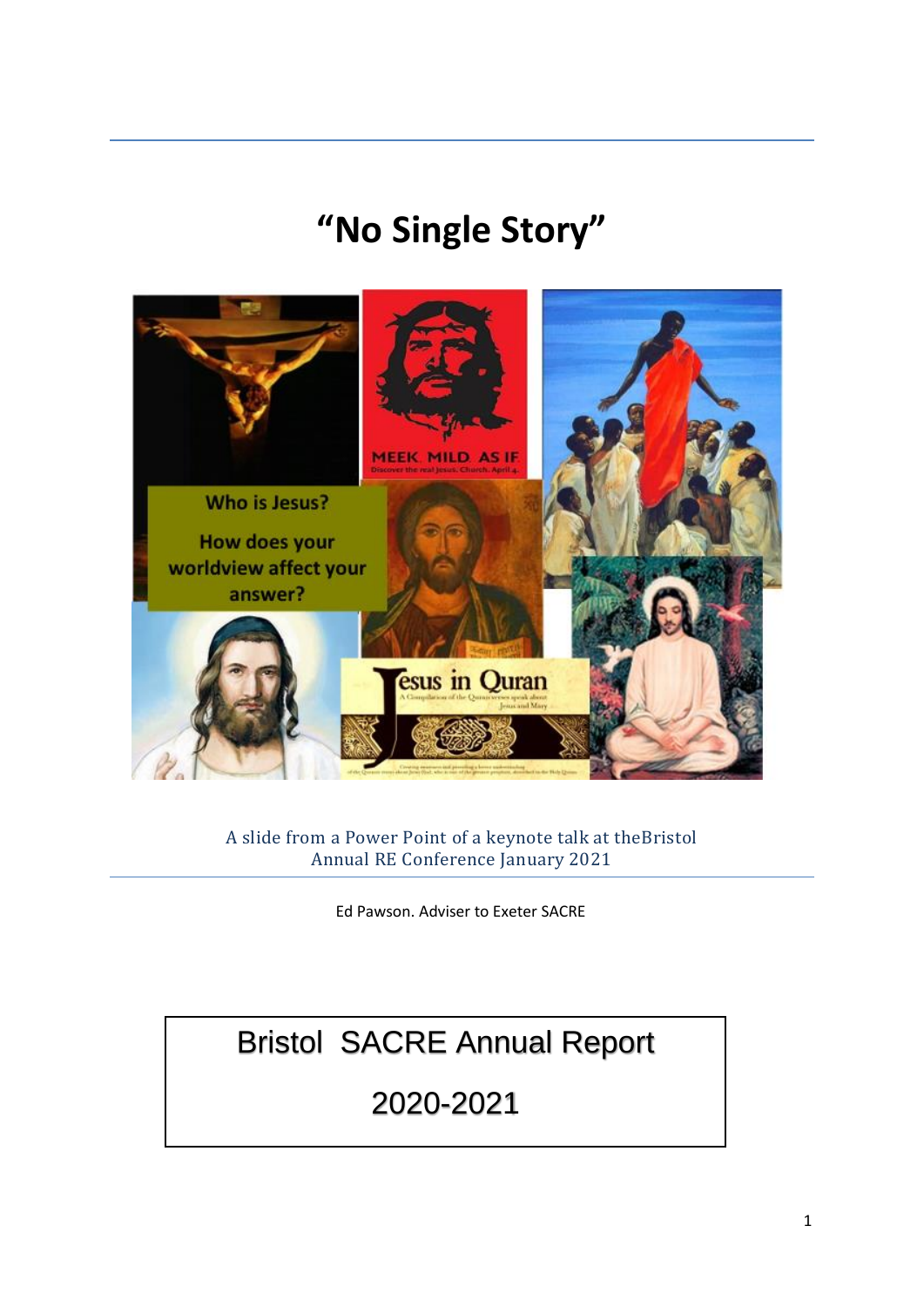## **Bristol SACRE's Annual Report 2020-21**

#### **Table of Contents**

| 1 | Introduction                   | Welcome from the Chair<br>Overview - SACRE<br>Overview - Agreed Syllabus Conference                                                                    |
|---|--------------------------------|--------------------------------------------------------------------------------------------------------------------------------------------------------|
| 2 | <b>Religious Education</b>     | <b>Locally Agreed Syllabus</b><br>Monitoring<br>Learn Teach Lead RE (LTLRE) Hub<br><b>Annual Conferences</b><br>Communication<br><b>School Support</b> |
| 3 | <b>Collective Worship</b>      | Policy and guidance<br>Monitoring and support<br><b>Determinations</b>                                                                                 |
| 4 | Links with other organisations | <b>NASACRE</b><br><b>LTLRE</b><br>Church of England Diocese<br>Other local involvement<br>University of Bristol                                        |
| 5 | <b>SACRE</b> arrangements      | Organisation<br>Membership                                                                                                                             |

#### **1. Introduction**

#### **1.1 Words from the Chair**

#### **Welcome to our Annual Report 2020-21.**

There is no denying that, once again, the pandemic has had a major impact on the lives and work of everyone involved with education. We have continued to face extreme challenges, the impact of which on our schools remains evident. Thanks must go to our school leaders, all staff, and parents for working tirelessly under rapidly evolving COVID restrictions to deliver and support quality education both face-to-face and online. This gratitude extends to SACRE members, who have given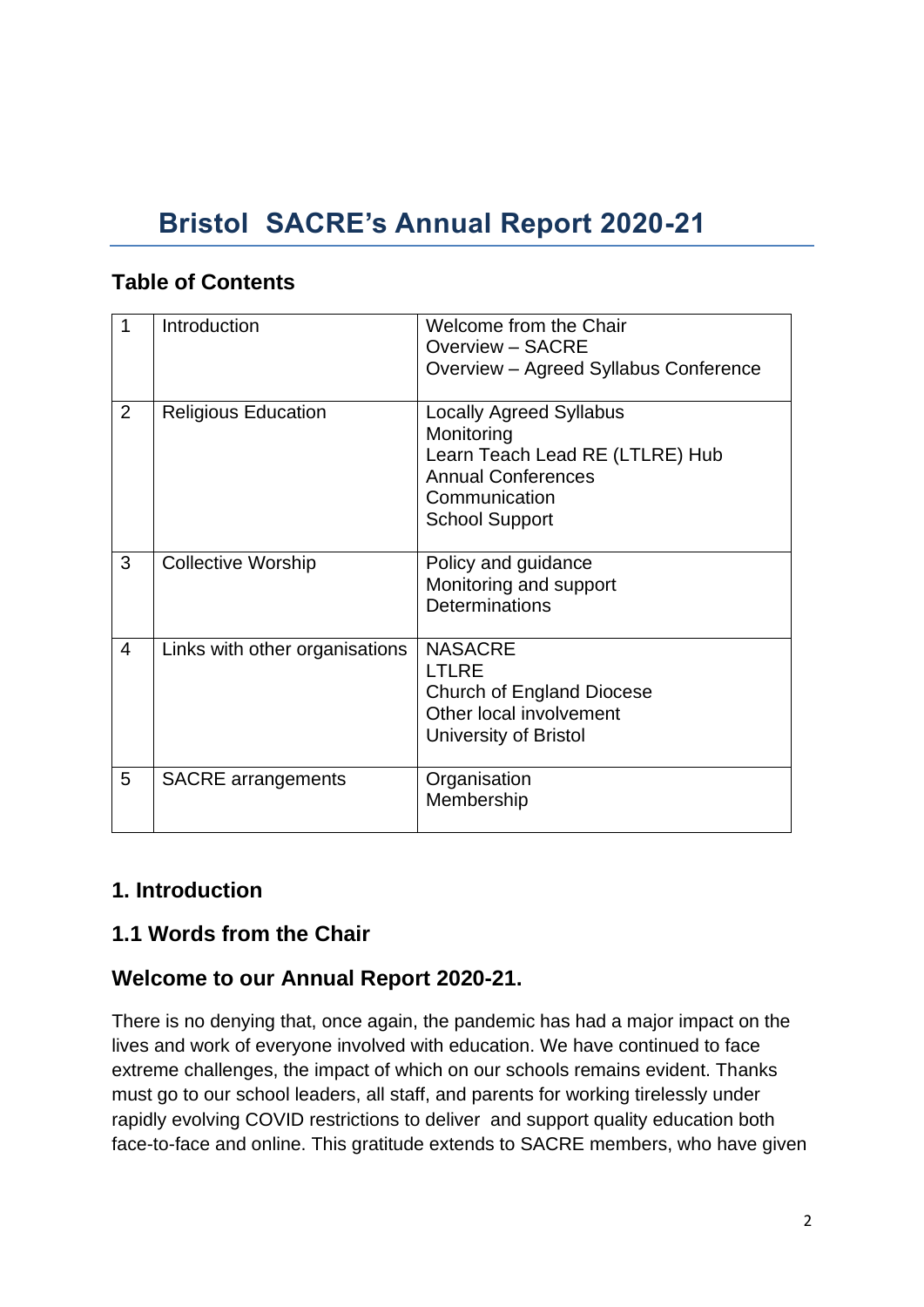their time generously to support the work that we do. I greatly appreciate all of your undertakings to further our initiatives and realise our aims.

In May 2021, NASCARE produced a report on the funding received by SACREs. This highlighted tremendous disparities, with some Local Authorities providing as little as £105 to their SACRE. In Bristol, this is thankfully not the case, for we receive £10,000 under our current Service Level Agreement. However, this figure has been static for a number of years and remains below the National SACRE mean of £11,000. We know that our SACRE provides excellent support and value for money to our Local Authority. The lack of increase over the years to keep pace with inflation alongside sharply rising costs now mean that a review is necessary if we are to not only maintain what we offer, but also innovate to ensure that the RE knowledge and understanding our children receive is not only strong but also can be applied holistically within and outside of school.

As part of our innovations, therefore, this year we commenced our five-year Agreed Syllabus Review. A survey was sent to schools and a working party was established to take forward the results to develop our next Agreed Syllabus. After consultation and discussion, it was decided to continue for the moment with our existing Agreed Syllabus for several reasons. Firstly, our teaching community is over-worked and exhausted from the impact of Covid, both professionally and personally, such that it would be unreasonable to ask them to adapt to an entirely new curriculum at this time. Secondly, the Templeton World Charity foundation has provided the funding for an Religious Education Council commissioned toolkit of materials for syllabus design to meet the new demands for a Worldview Approach, these guidance materials will not be finalised until 2024. There is a groundswell in Bristol SACRE to move towards a World View approach, but we require more time to respond to the recommendations from the Templeton RE Syllabus Guidance work. Finally, Bristol published its One Bristol Curriculum Impact Report in early 2021. We also require more time to integrate our developments with this emerging curriculum. Therefore, our review continues.

Despite the Covid-related turmoil of the past year, our SACRE continued to offer direct support to Bristol's schools, via easy-to-access materials to support RE, excellent CPD in the form of two conferences, and collegial local RE Hub meetings led by Higher Learning Practitioners across the Local Authority. In addition, SACRE provided refreshed guidance to our primary and secondary schools on offering inspiring Collective Worship (Assemblies) during COVID. We also created additional guidance too on overcoming participation barriers. These can all be found on our Bristol SACRE Website:<https://bristolsacre.org.uk/site/>

Improving faith representation on our SACRE has been a long-term focus of mine, and I am pleased that we received Bristol City Council approval in 2021 to amend our Constitution to better realise this. Most significantly, we have now increased our Group A membership, thus allowing our Humanist representative to have full voting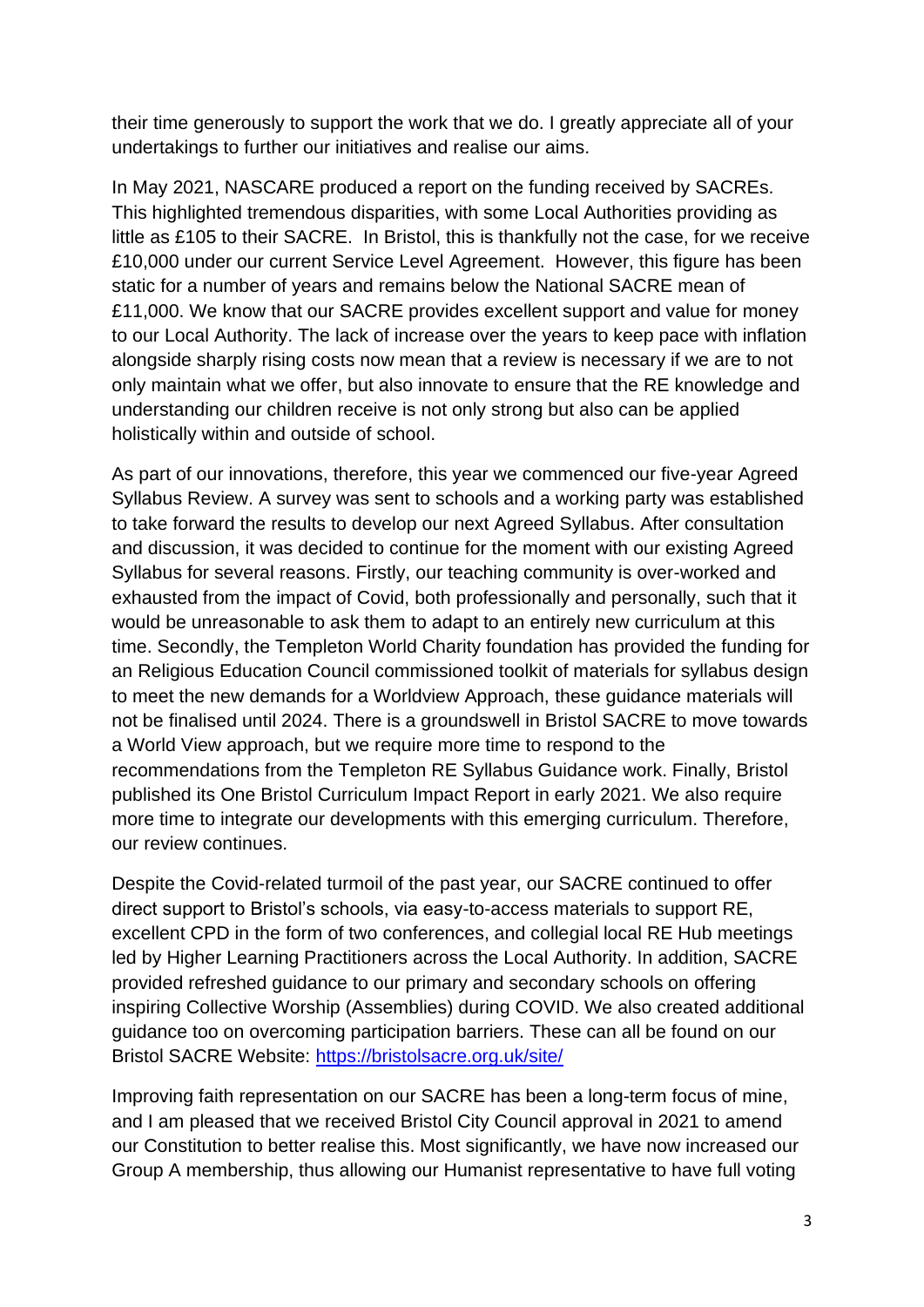rights and augmenting both the number of faiths fully represented in our SACRE as well as diversity within faith groups other than Christianity (which is already addressed by the existing group representation). Bristol's faith diversity is part of what makes this such an interesting and vibrant city to live in, and I would like to continue to improve representation of our faith communities on our SACRE and in our local RE syllabus. A working knowledge of faiths and non-faiths is fundamental to living harmoniously with one another, since through knowledge we can establish mutual understanding and respect.

I look forward to the return of normality in our schools and to continuing to deliver quality Religious Education to our children and young people.

Taman Hedra Lurag

Dr Tamar Hodos Lucas Chair of Bristol SACRE March 2022



#### **1.2 Overview – SACRE**

A Standing Advisory Council on Religious Education (SACRE) is legally constituted by a Local Authority with the responsibility for overseeing Religious Education and Collective Worship in community, VC (RE only not CW), foundation schools without a religious character and trust schools.

Academies, Free schools & VA schools lie outside the SACRE remit, but a good SACRE will try to establish links with any of these schools in its area.

SACRE has met three times in the last academic year. Two meetings were held online using video conferencing and one was held at Clifton College Synagogue. All meetings were quorate and well attended, participation was good, despite the limitations of video conferencing.

In meetings the following aspects were discussed: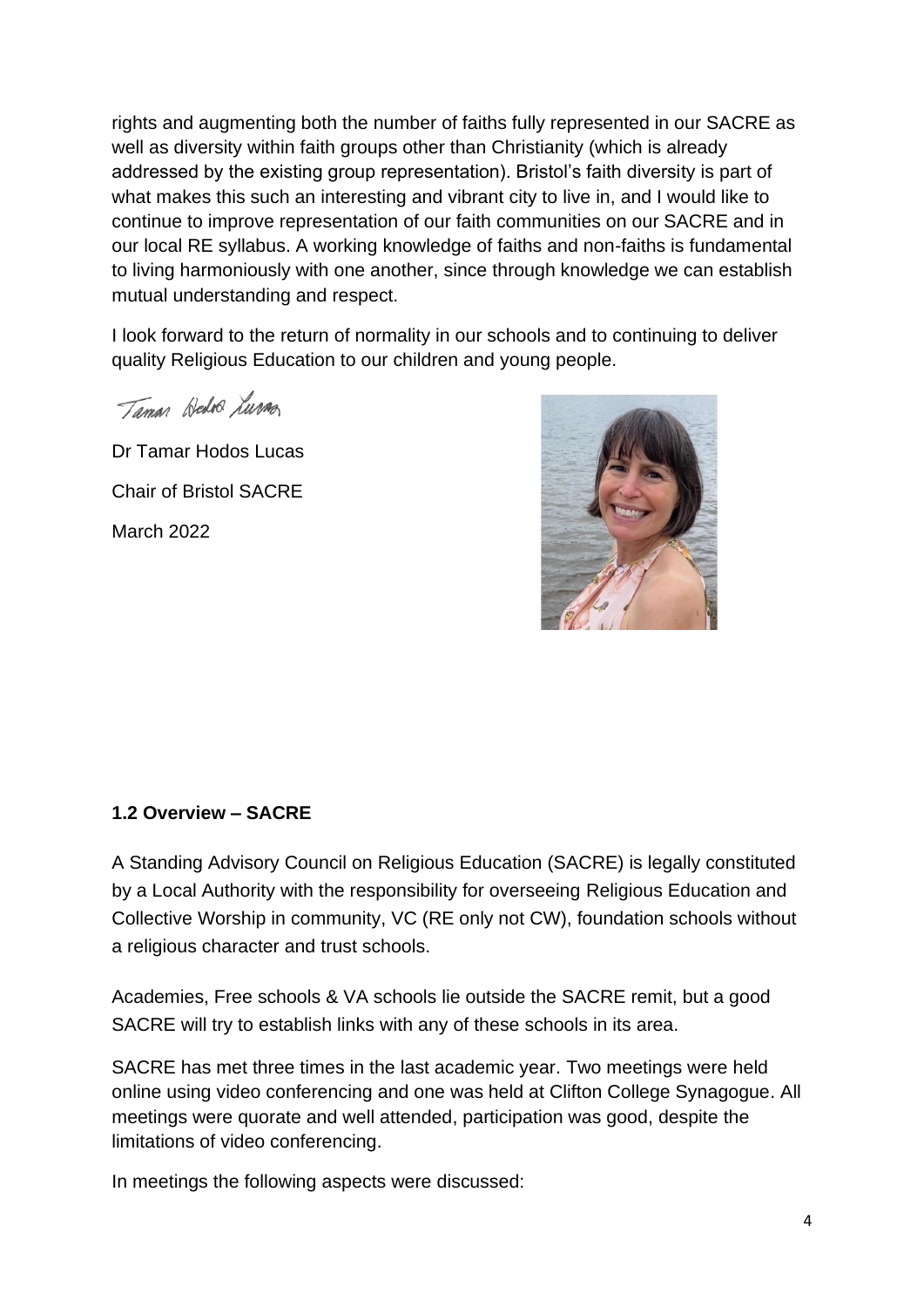- Agreed Syllabus review and funding, suggested RE resources
- SACRE constitution and membership
- Covid 19 impact and support for schools
- OFSTED research review
- RE conferences
- SACRE conferences
- Guidance about leading Collective Worship during Covid
- The work of the three working groups (Diversity Equalities and Inclusion, Long Term Agreed Syllabus and KS4 non examined)
- Support for individual schools
- Religion and Worldviews (and its potential impact on teaching of RE)

#### **1.3 Overview – Agreed Syllabus Conference (ASC)**

Bristol SACRE began to collaborate with the team of SACREs mainly in the South West that share the Awareness Mystery Value Agreed Syllabus in 2011 and offered some extra support materials in 2016. This syllabus and guidance materials can be found here:<https://www.awarenessmysteryvalue.org/> In this reporting period we have been reviewing our agreed syllabus. As 2011 was some time ago and some felt a new agreed syllabus was overdue, however other schools were appreciative of the syllabus and the materials available . A questionnaire was sent to schools to ascertain their evaluations of the current Agreed Syllabus for RE and their needs. An agreed syllabus working party met and debated whether to keep the current agreed syllabus or to consider an alternative syllabus.

In discussions, some concerns were raised at the timing of a change of syllabus, given the context of the Covid pandemic and the work of the RE Council in the CORE report indicating a seismic change for RE in the pipeline as it becomes "Religion and Worldviews". The writing of the new guidance for Agreed Syllabus Conferences, commissioned by the Religious Education Council, will not be finalised until 2024.

A decision to engage with a refreshing of the existing syllabus was then agreed through a formal vote by the Agreed Syllabus Conference on March 10<sup>th</sup> 2021,

This process is now underway and the refreshed materials and guidance to support the Agreed Syllabus will be shared with schools in spring and summer terms 2022 with appropriate online CPD.

#### **2. Religious Education**

#### **2.1 Locally Agreed Syllabus**

The locally agreed syllabus in schools is Awareness Mystery Value. This is shared by Bath and North East Somerset, North Somerset and the London Borough of Haringey. This is utilised by many schools across the authority, including academies.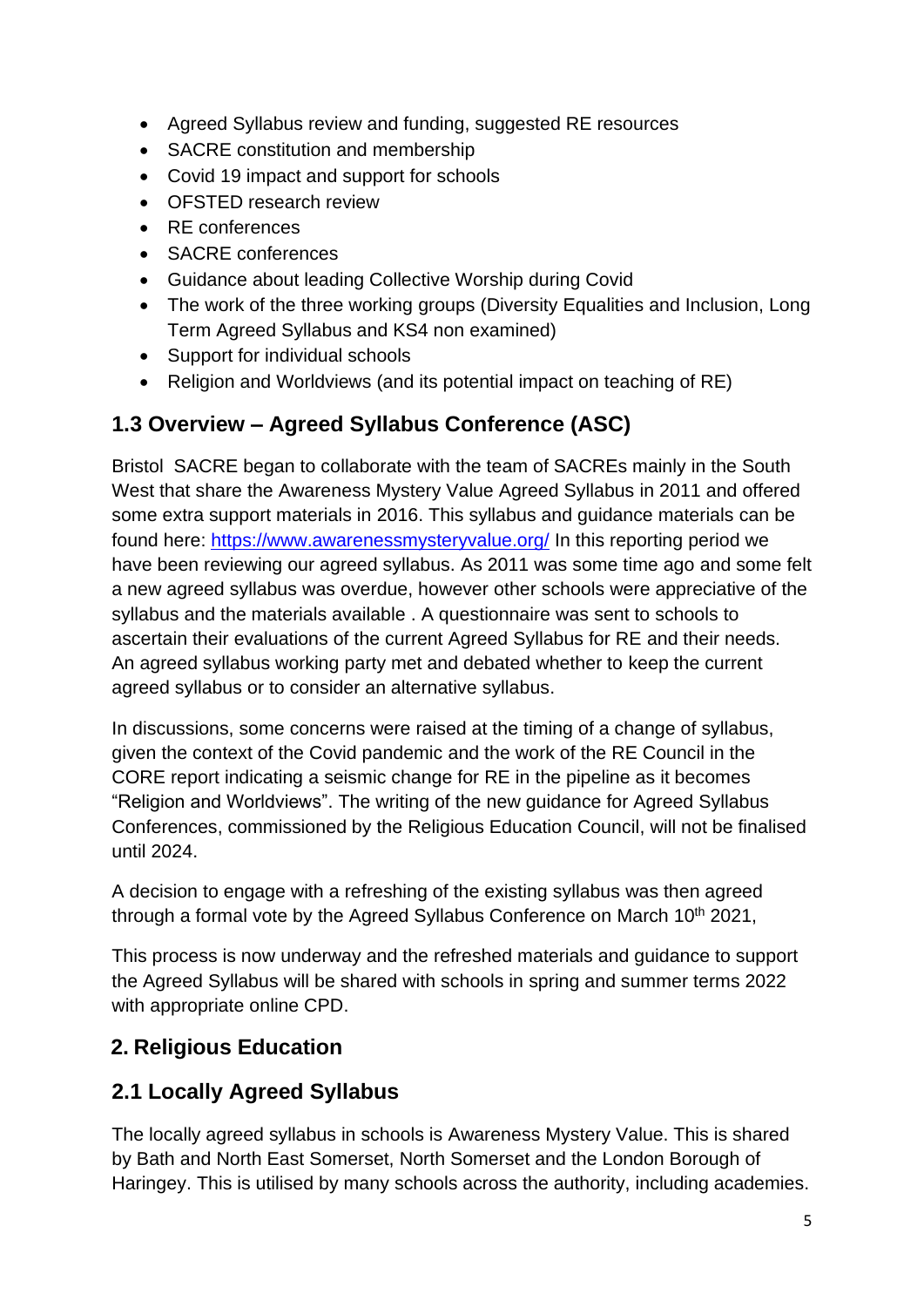During the last year some Bristol RE teachers have contributed new schemes of work to the website, further swelling the bank os materials available. A Significant number of Primary Schools and Secondary Schools use other resources as well (such as "Discovery RE" or elements of the South Glos. Agreed Syllabus. A large number of Church of England Schools (VC and VA) also use the "Understanding Christianity" resource which is recommended by their Diocese.

#### **2.2 Monitoring**

Covid 19 has posed a considerable challenge to SACRE's usual monitoring processes. Exam data for the last academic year is unavailable due to the changes to assessment processes during the pandemic which means results are not published. There are therefore no validated results for either GCSE and/or A Levels, however we expect national data to be published in 2022 and therefore this should be shared in the 2021-2022 SACRE report appendix.

SACRE members and the adviser have been unable to visit schools in this period due to Covid regulations and also have been mindful of the extreme pressures and difficulties faced by schools at this time.

Support was offered to schools through the adviser writing and sharing guidance on home learning activities for RE and CW which was available via the Local Authority portal; Right Choice. There is evidence from the feedback we have received from schools that the guidance and activities were useful and accessed appropriately.

## **2.3 LTLRE (Learn Teach Lead RE) Hub in Bristol**

RE. Hub leaders get access to high quality training and facilitate three hubs per year aimed at both primary and secondary teachers, and teaching assistants.

Lead Teachers have received training on worldviews, the OFSTED research review and strategies to share about being a strong subject leader.

The Bristol LTLRE Hub is very strong and well led ; Sarah Bareau from Elmlea Junior School was the Primary lead and the Secondary lead was shared by Merryn Evans (Redland Green) Claire Anderton (Colston Girls/ Montpellier High School) and Hannah Fox (St Bernadette's RE Secondary School, Whitchurch).

All meetings have happened online and have been very well attended ( between 15 – 32 attendees – which is many more than used to attend when we met in person). Feedback has been incredibly positive and there is areal sense of a shared RE community in this group with some innovative exciting ideas shared.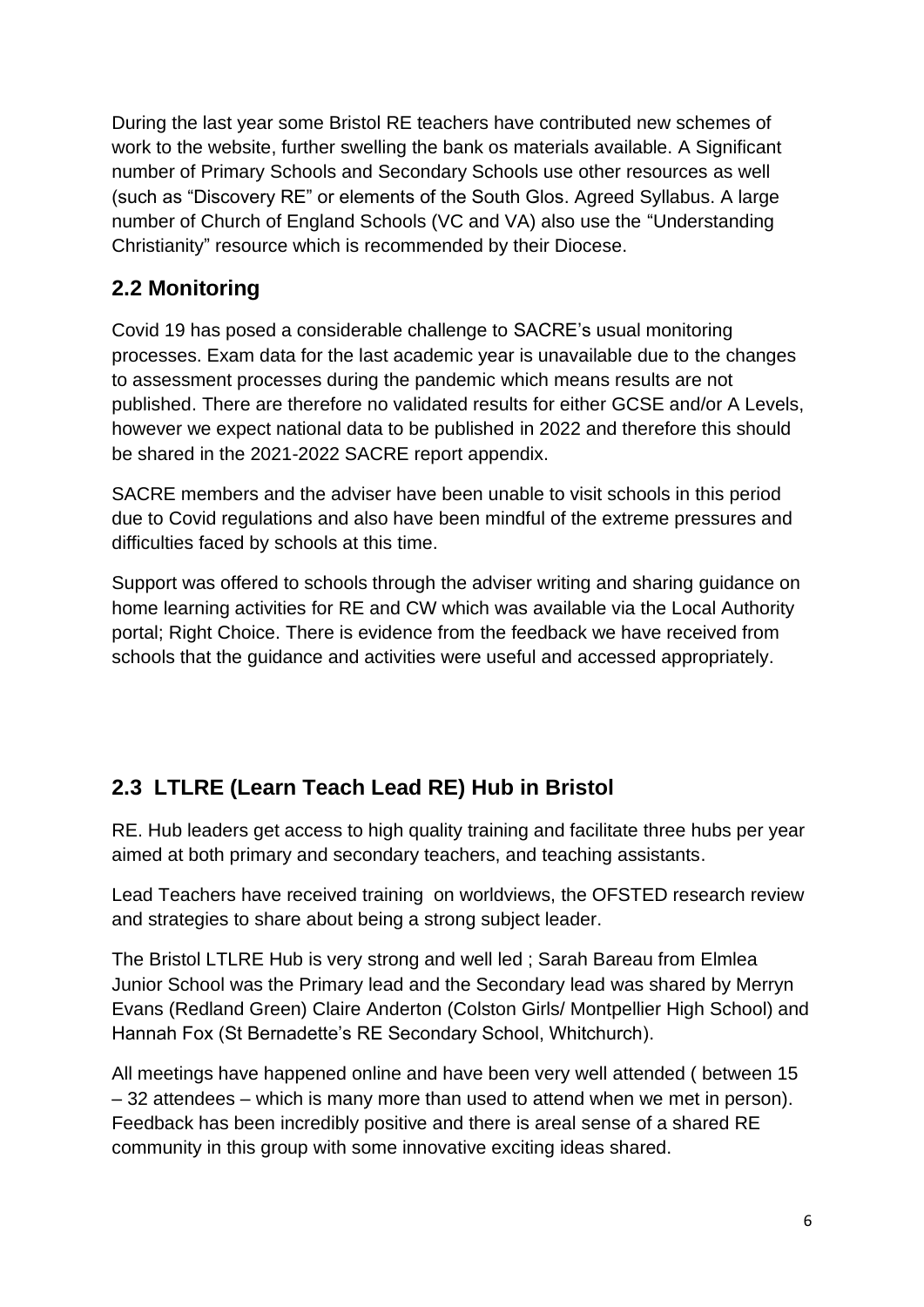#### **2.4 Conferences**

One RE conference was held online in January 2020 and the theme was 'No single story'. 36 teachers from Bristol attended this conference. The focus was on ensuring teachers share diverse representations of belief and practice within and across religions and worldviews. Ed Pawson and Katie Freeman presented key notes on Primary worldviews curriculum and the use of story to create inclusive RE. Workshops for all key stages giving practical ideas on worldviews in the classroom, as well as sessions on Hindu Dharma and Islam were presented. Feedback on the conference was very positive and teachers were keen to take the ideas and suggestions back their classrooms.

Some feedback from teachers attending:

*'Lovely ideas - that can be also used and adapted for many different areas of the curriculum - thank you'*

*'Thank you, this was really interesting and helpful as a new RE lead'*

*'Thank you so much. I have lots of ideas now and I am eager to share them across my school'*

*'Lovely to see such a focus on practical and creative ideas - love the forest school ones! Thank you!'*

**LTLRE conference** This blended conference was held at Engineers' House in June 2021, with 20 delegates attending in person and 46 online. There were 10 delegates from Bristol Schools, in person and 24 online. The title 'This is my truth tell me yours', with presentations from keynote speakers Ruth Flanagan and Richard Kueh, presented current thinking around worldviews and diversity in RE. Teachers took part in a variety of workshops including interpreting stories, disagreeing well in the classroom, reflective stories and the animation resource 'Nobody Stands Nowhere'. Those able to attend in person were grateful of the opportunity to meet in with colleagues in the same space, and those online were appreciative of the chance to receive presentations and workshops despite being unable to attend the event physically.

Some feedback on the event:

*'I appreciated being able to attend this conference online. I felt just as much a part of the conference as if I had been there in person… I got so much from it and I can't wait to start implementing the great ideas I picked up from this day'*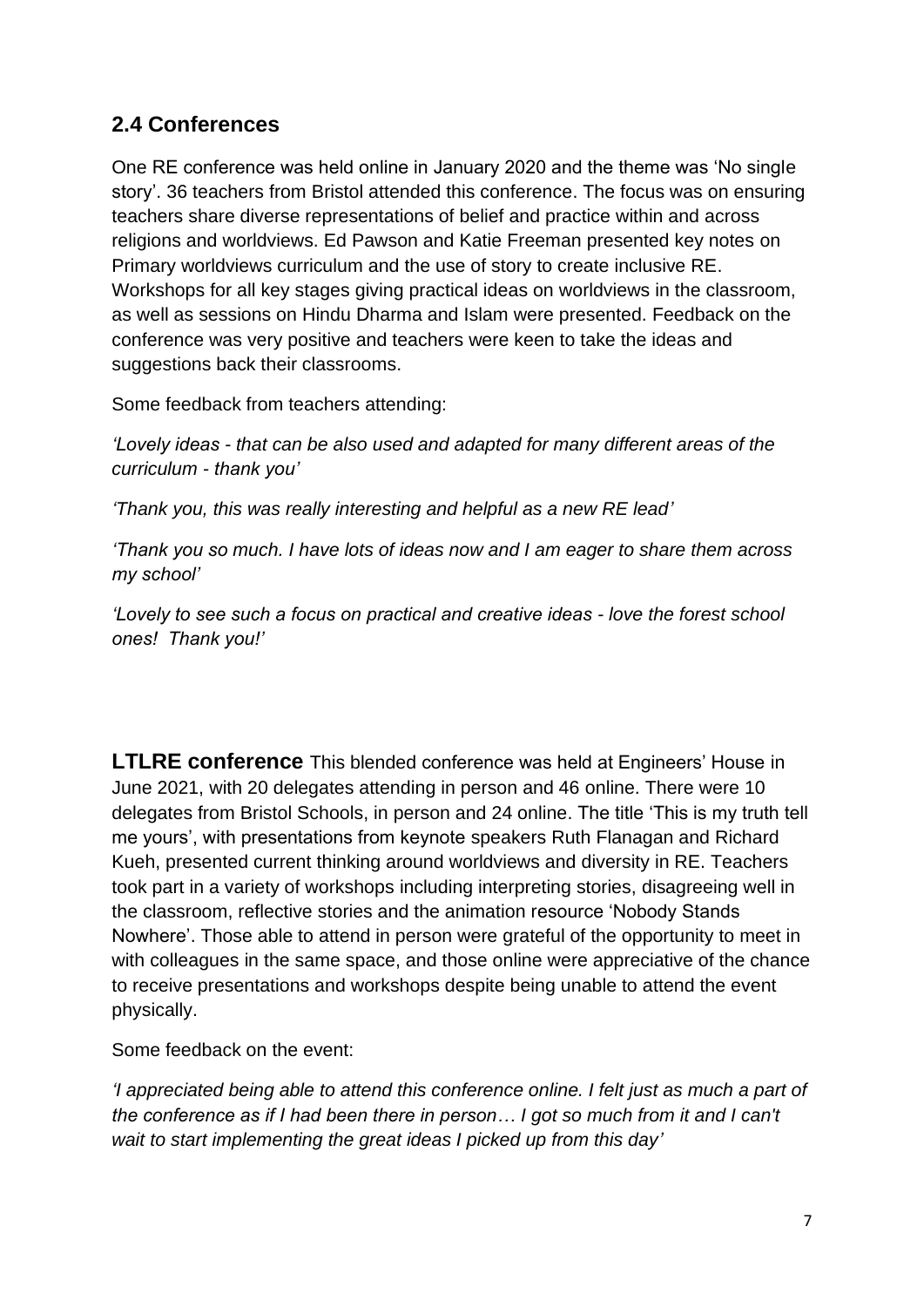*'I was very impressed with how the conference was able to provide this blended option – a definite blueprint for the future if available for people who would wish to attend but can't in person. Intermittent use of break out rooms used effectively, in similar way you would provide opportunities for discussion face to face. Interesting and engaging speakers. Any technical issues that occurred were dealt with promptly – great team! I also really enjoyed balance of contributors / workshops I chose. Encouragement and time to reflect pedagogy / own practise / own ideas - in morning ……practical ideas for classroom in the afternoon'*

## **2.5 Communication**

Termly newsletters have continued, with all schools receiving a SACRE newsletter three times per year. The newsletter contains contact details for various communities and resources, as well as ideas for the classroom and information on upcoming events and CPD.

## **2.6 School support**

During Covid times and ongoing, all schools have been offered the opportunity of 1:1 support from the adviser. 9 schools have accessed a 1.5 hour adviser led session supporting them with the development of RE and/or collective worship, These have mainly been happening using video conferencing in this reporting period.

At the beginning of the academic year in September and repeated in December, new RE subject leaders were signposted to training about how to be an effective subject leader that was jointly led by the SACRE adviser. 14 teachers from Bristol schools attended this training.

The SACRE adviser offered online training for Primary ECT (Early Career's teachers) about RE, Collective worship, SMSC (Spiritual Moral Social and Cultural aspects of learning) and British Values on the 30<sup>th</sup> March 2021, there were 9 delegates.

#### **3. Collective worship**

#### **3.1 Policies and guidance**

SACRE has not reviewed its CW or SMSC policy or guidance during this period. Additional guidance was created during this year for both Primary and Secondary schools to help teachers and those leading Collective Worship / Assemblies with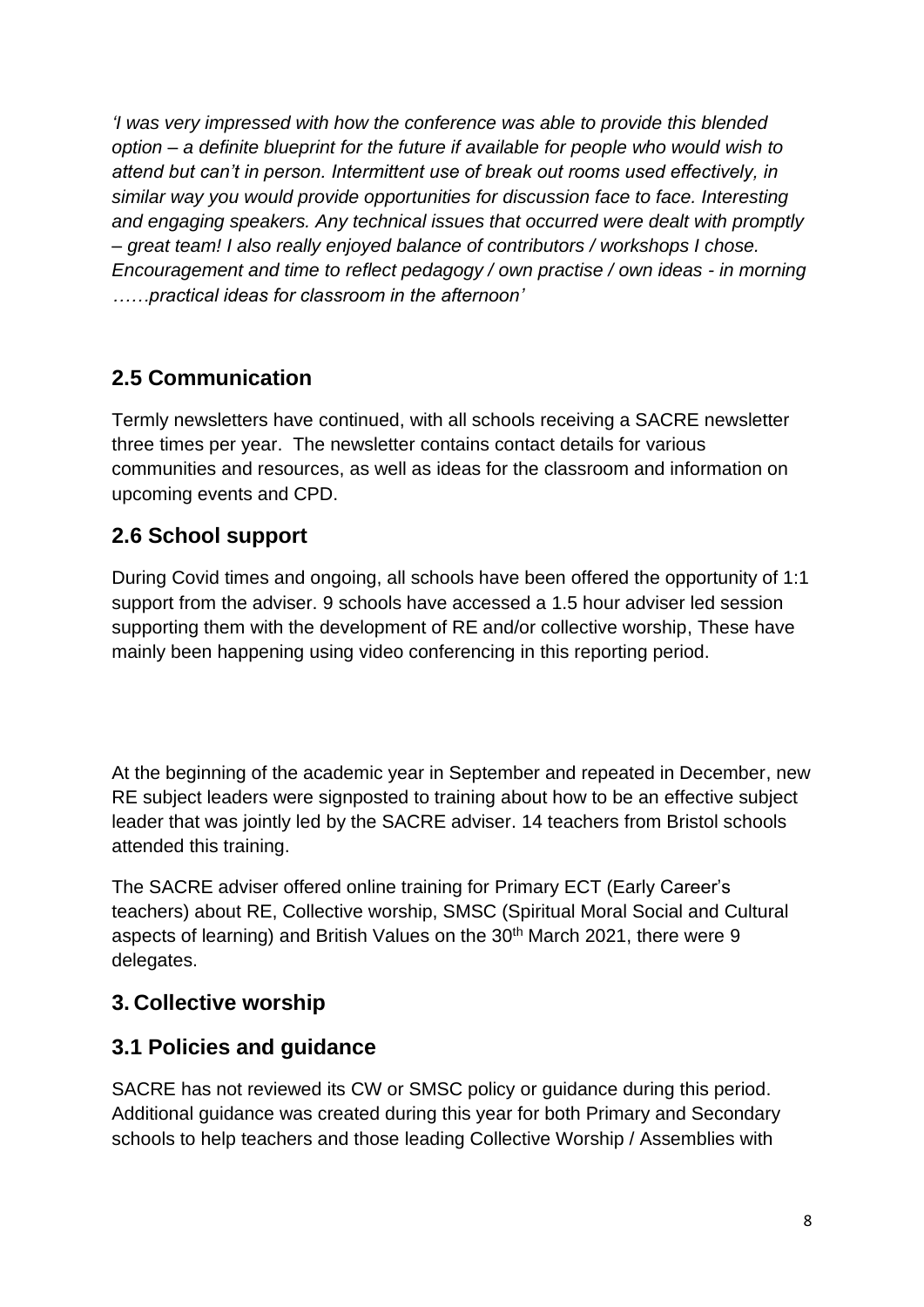support and resources during the lockdown periods and on returning to school under Covid19 guidelines.

## **3.2 Monitoring and support**

During this reporting period it has only been appropriate for SACRE to provide guidance and support and not monitoring and scrutiny of Collective Worship. Schools have shared their appreciation for the support offered.

#### **3.3 Determinations**

During this reporting period there were no determinations applied for.

#### **4. Links with other organisations**

#### **4.1 NASACRE**

Bristol SACRE continues to maintain its membership to the National Association of SACREs. This provides access to important updates on national issues and the use of recommended templates for policies and guidance documents. SACRE members were invited to attend the NASACRE AGM on 24<sup>th</sup> May. The theme of the event was 'Authority in RE', with keynote speakers Denise Cush and Richard Kueh presenting on 'sources of authority in RE' and "RE and OFSTED". A variety of workshops were available on subjects such as bringing faith communities into the classroom, lesson plans for the Big Ideas project and what makes a text sacred. Four members attended this conference.

## **4.2 LTLRE**

As outlined above, Bristol SACRE continues to have significant commitment and practical involvement with the Learn, Teach, Lead RE programme. The Adviser to SACRE assists in the planning and running of meetings and communicates with hub members regularly with RE updates and information via email. She is also chairs the steering committee for the project, and works very closely with Ed Pawson the project manager and manages the finances for this project.

#### **4.3. Diocese**

SACRE maintains strong working relationships with the Church of England (Bristol diocese). Through contractual agreements, the adviser to SACRE is also a schools adviser for Bristol Diocese and a large amount of goodwill and RE development takes place in Bristol through this relationship.

#### **4.4 Other local involvement**

**Governor training** – SACRE offers governor training on RE, Assemblies and SMSC on an annual basis. The focus this year was on RE, CW, SMSC, British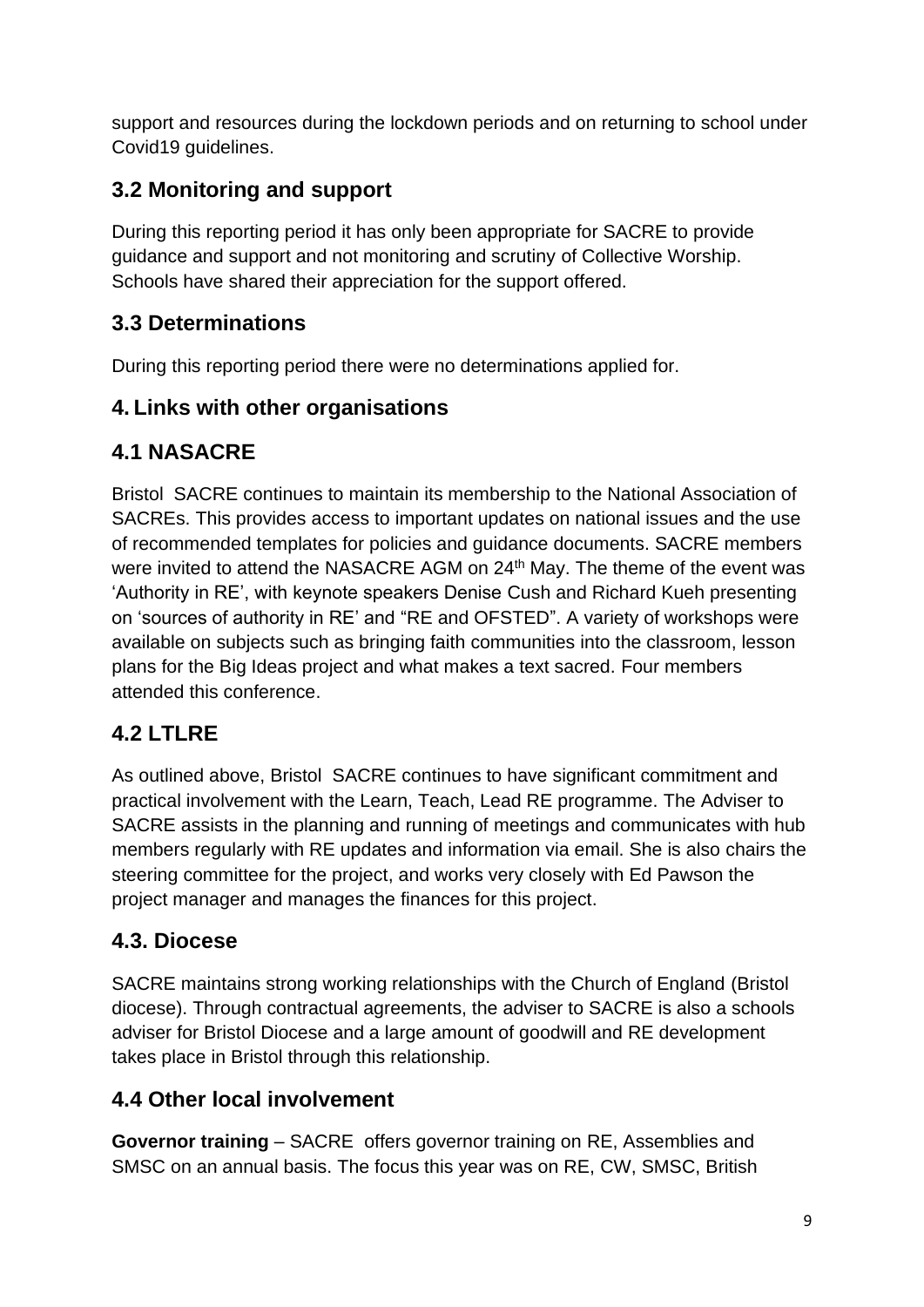Values, PSHE(RSHE) and its contribution to the "Personal Development" strand of the Ofsted framework.

**Regional SACRE conference – this was held online this year due to Covid restrictions.** Three delegates from Bristol SACRE joined in discussions around how SACRE were coping and continuing to work during the pandemic, listened to a presentation from Farid Panjwani on 'decolonising the curriculum' and also a presentation from Richard Kueh, HMI, on how SACREs can learn from the summer OFSTED and reports on RE from OFSTED.

#### **4.5 SACRE Involvement with Civic Developments within the City**

#### **4.6 Relationship with the University of Bristol**

We are incredibly fortunate to have a Chair of SACRE who is also a leader of XXXXXXXX at the University and so her expertise in terms of leading on issues to do with diversity and inclusion are invaluable.

Teresa Griffiths who leads the RE PGCE course at the University of Bristol also sits on SACRE and is on the steering group for the LTLRE programme in the area. This means that from the beginning of secondary RE teacher's training in the city people are offered pathways of support and access to an active RE learning community.

#### **5. SACRE arrangements**

#### **5.1 Organisation**

Chair – Tamar Hodos-Lucas

Vice-Chair - Duncan Struthers

Clerk – Steve Gregory [steve.gregory@bristol.gov.uk](mailto:steve.gregory@bristol.gov.uk)

Local Authority link officers – Jenny Brookes

Adviser – Katy Staples [katy.staples@bristoldiocese.org](mailto:katy.staples@bristoldiocese.org)

## **5.2Membership**

As reported in the introduction, all meetings in this period were quorate.

In the March 2021 meeting, the constitution was revised and Matt Evans was welcomed formally onto the SACRE as a member of committee A,(with full voting rights) as a humanist representative. The SACRE recognised this change (having previously been a non-voting co-opted member) as the beginning of an inclusive outlook for the constitution.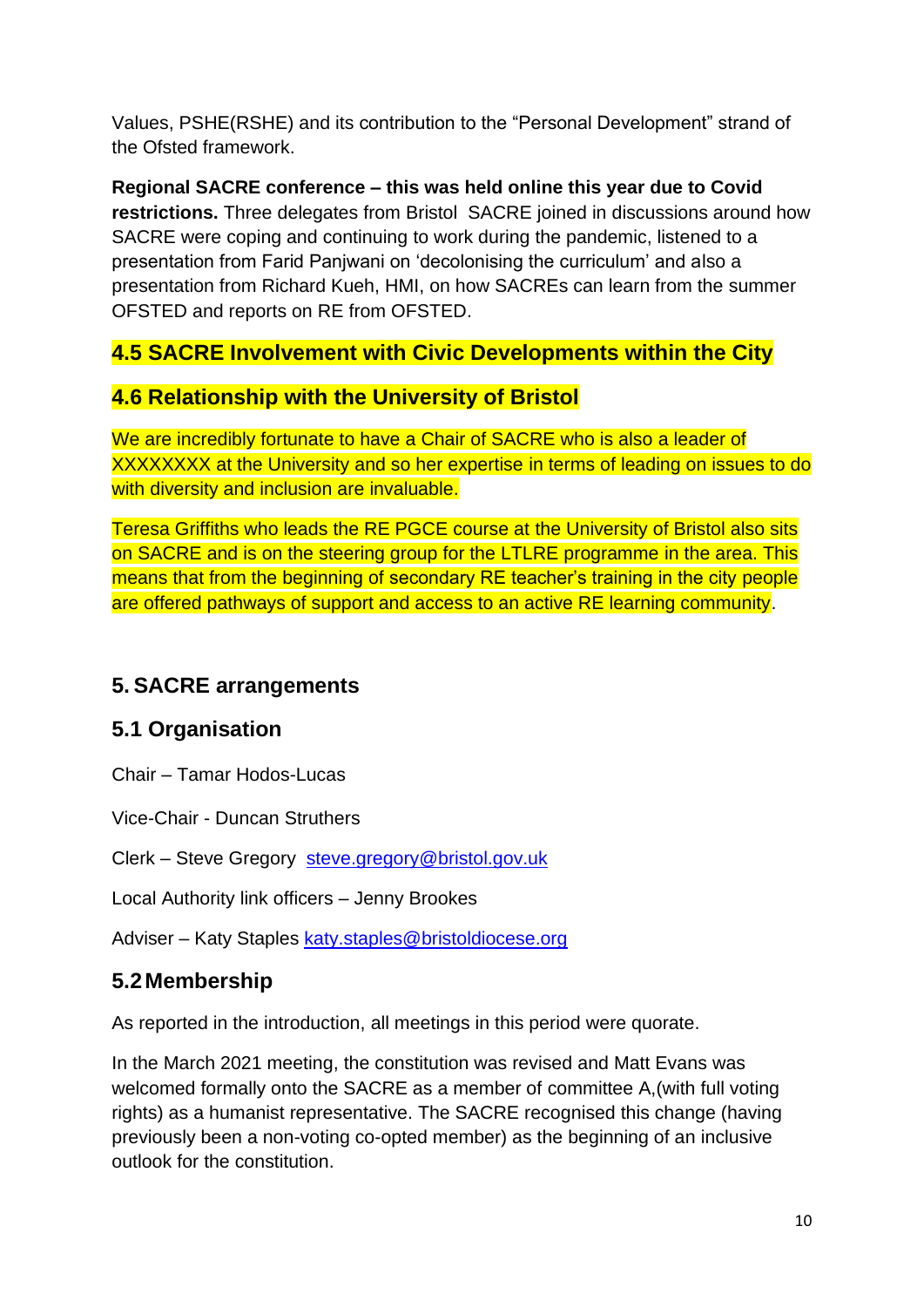At the same meeting Dh. Advayamati (Triratna Buddhist) (Group A) Clive Lawton (Co-opted Orthodox Jewish) (Group E) Simon Parminter (Group C) were welcomed as new members

At this meeting we also said a fond farewell to Councillors Liz Radford and Carole Johnson. Cllr Ruth Pickersgill stood down as a councillor , but agreed to commit to serving on SACRE in Group E, Co-opted members: as a Community representative.

In the June meeting we welcomed new Councillors Sharon Scott and Christine Townsend. We also said a fond farewell to Vicky Wiltshire who has served on Bristol SACRE for 12 years in Group C and has acted as an RE Hub leader and led workshops at conferences.

Further recruitment for representation is needed on Group A, as there are several faith communities locally that would benefit from more diversity of representation on SACRE.

At the June meeting at the Clifton College Synagogue we were also joined by 7 RE Secondary PGCE students from University of Bristol who were there to understand the importance of SACREs for RE teaching.

*Members of SACRE September 2020 – July 2021*:

**Committee A: Christian and other religious denominations** 

> Tamar Hodos Lucas (Chair) *Progressive Jewish*  Matthew Evans (June Meeting) *Humanist* Daniel Leiblich *Roman Catholic*  Mohammad – Nassir Miah *Muslim*  Rachel Noyce *Independent Church* Dh Advayamati *Buddhist*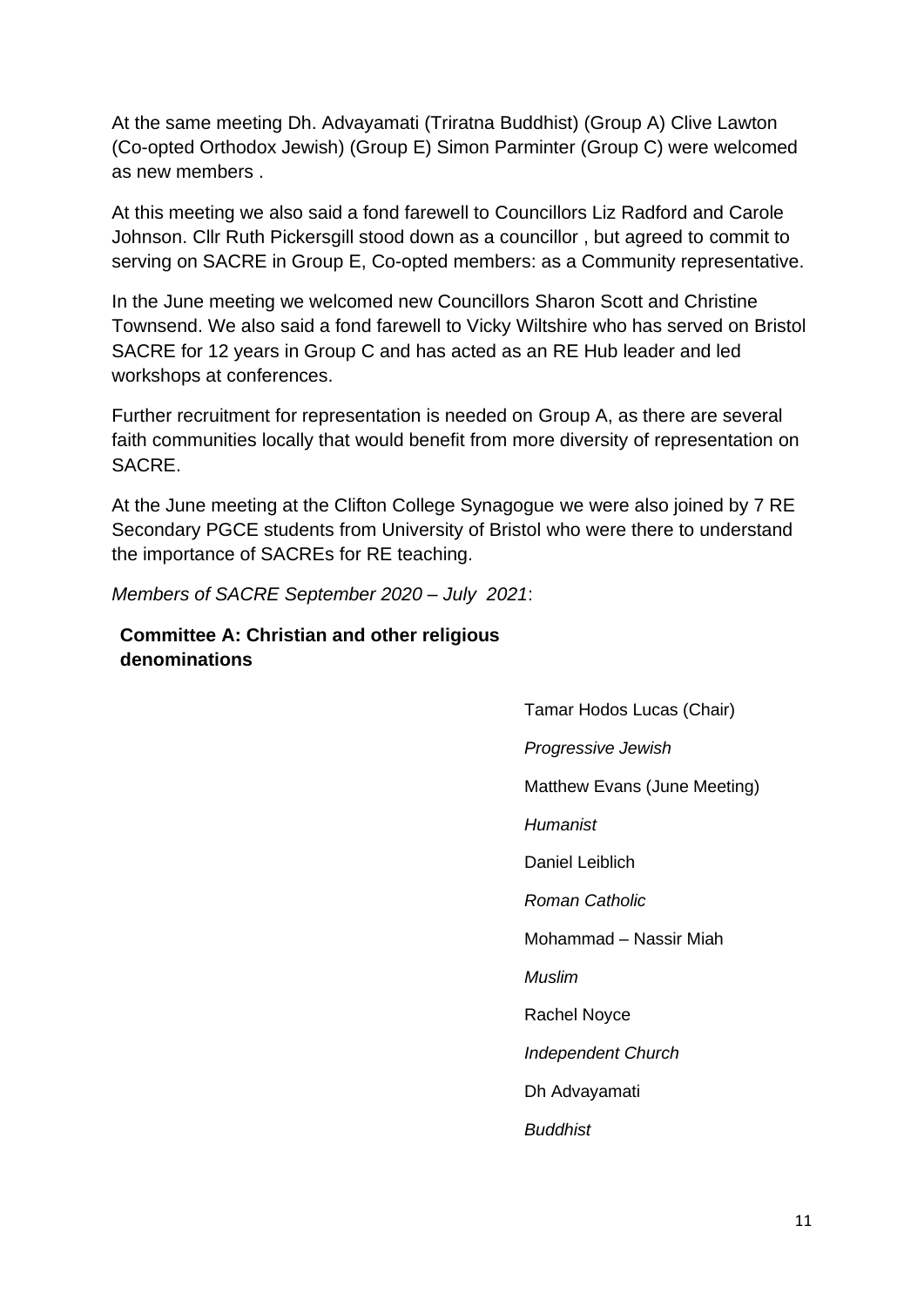Reissa Beth Perring *Bahai* 

| Committee B - Church of England                                     | <b>Duncan Struthers</b><br><b>Jill Dickinson</b><br>Fiona Dorman                                                                              |
|---------------------------------------------------------------------|-----------------------------------------------------------------------------------------------------------------------------------------------|
| Committee $C$ – teachers nominated by the<br><b>Bristol TCC</b>     | <b>Simon Parminter</b><br><b>Vicky Wiltshire</b>                                                                                              |
| Committee D - Local Authority representatives Cllr Ruth Pickersgill | <b>Cllr Liz Radford</b><br><b>Cllr Carole Johnson</b><br><b>Cllr Sharon Scott</b><br><b>Cllr Christine Townsend</b>                           |
| Committee $E$ – non voting co-opted                                 | Ruth Pickersgill (June)<br>Community<br>Matt Evans (October and<br>March) Humanist<br><b>Teresa Griffiths</b><br><b>University of Bristol</b> |